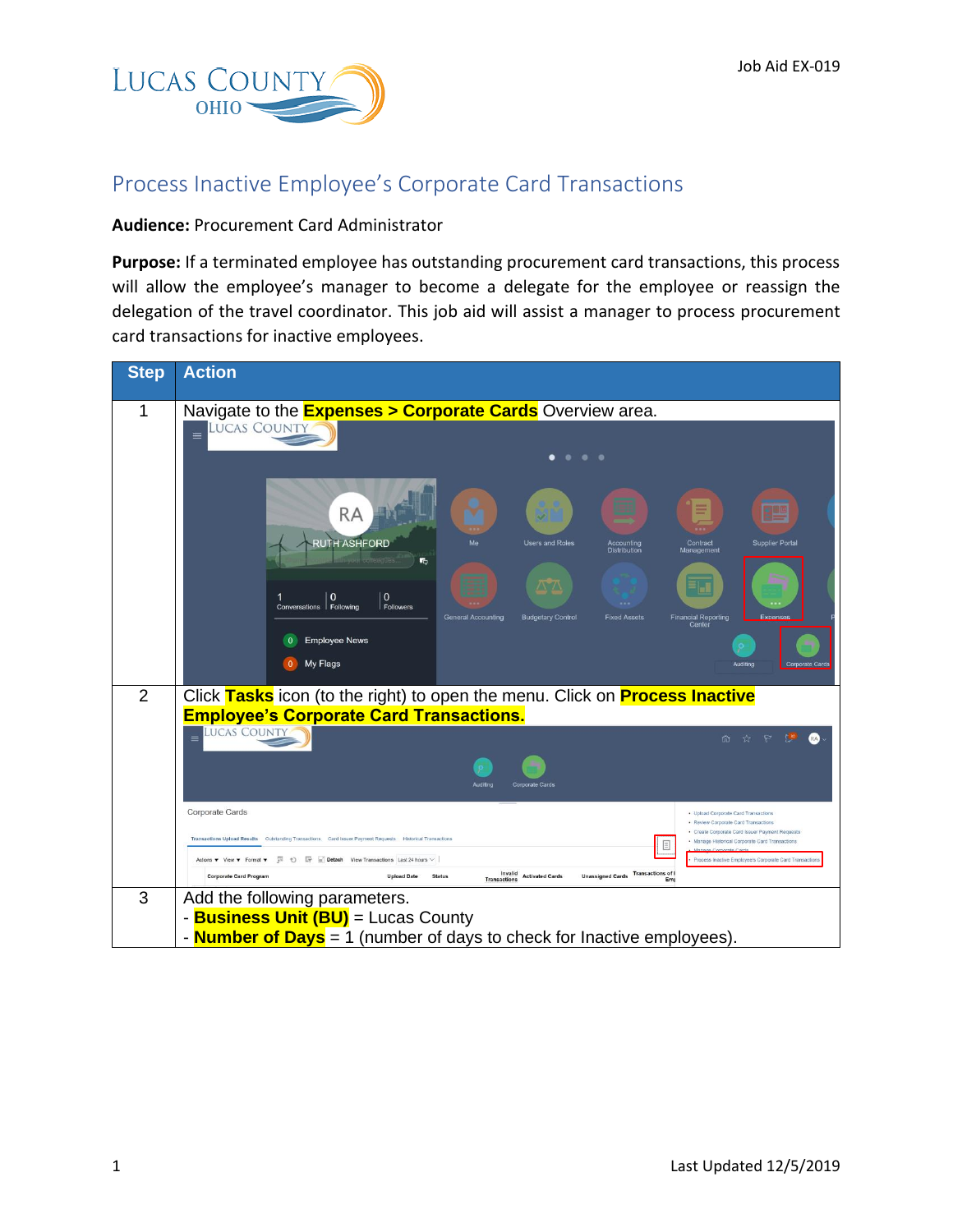

| Click <b>Submit</b> .<br>ucas Count                                                                                                                                                                                  |                                              |
|----------------------------------------------------------------------------------------------------------------------------------------------------------------------------------------------------------------------|----------------------------------------------|
| Process Inactive Employee's Corporate Card Transactions                                                                                                                                                              | 血 ☆ や<br>$\mathbb{R}^{30}$                   |
| (1) This process will be queued up for submission at position 1                                                                                                                                                      |                                              |
|                                                                                                                                                                                                                      | Process Options Advanced<br>Submit<br>Cancel |
| Name Process Inactive Employee's Corporate Card Tran.<br>Description Initiates the corporate card transaction proces.<br>Notify me when this process ends<br>Schedule As soon as possible<br><b>Submission Notes</b> |                                              |
| <b>Basic Options</b><br>Parameters                                                                                                                                                                                   |                                              |
| Business Unit All authorized business units                                                                                                                                                                          |                                              |
| Number of Days                                                                                                                                                                                                       |                                              |
| Click Ok to the confirmation message.                                                                                                                                                                                |                                              |
| <b>Process Options</b><br><b>Advanced</b><br><b>Submit</b><br><b>Cancel</b>                                                                                                                                          |                                              |
|                                                                                                                                                                                                                      |                                              |
| <b>Confirmation</b>                                                                                                                                                                                                  |                                              |
|                                                                                                                                                                                                                      |                                              |
| when this proc Process 90722 was submitted.                                                                                                                                                                          |                                              |
|                                                                                                                                                                                                                      |                                              |
| OK                                                                                                                                                                                                                   |                                              |
|                                                                                                                                                                                                                      |                                              |
| Navigate to Scheduled Processes by clicking the <b>Actions menu &gt; View Process</b><br>4                                                                                                                           |                                              |
| <b>Details.</b>                                                                                                                                                                                                      |                                              |
| <b>Corporate Cards</b>                                                                                                                                                                                               |                                              |
|                                                                                                                                                                                                                      |                                              |
|                                                                                                                                                                                                                      |                                              |
|                                                                                                                                                                                                                      |                                              |
| <b>Transactions Upload Results</b> Outstanding Transa                                                                                                                                                                |                                              |
|                                                                                                                                                                                                                      |                                              |
| Actions $\bullet$ View $\bullet$ Format $\bullet$ $\quad$<br>$\leftrightarrow$                                                                                                                                       |                                              |
|                                                                                                                                                                                                                      |                                              |
| <b>Export to Excel</b><br><b>Stat</b>                                                                                                                                                                                |                                              |
|                                                                                                                                                                                                                      |                                              |
| Upload Corporate Card Transactions                                                                                                                                                                                   |                                              |
| Refresh                                                                                                                                                                                                              |                                              |
|                                                                                                                                                                                                                      |                                              |
| <b>View Process Details</b>                                                                                                                                                                                          |                                              |
|                                                                                                                                                                                                                      |                                              |
| Review Corporate Card Transactions                                                                                                                                                                                   |                                              |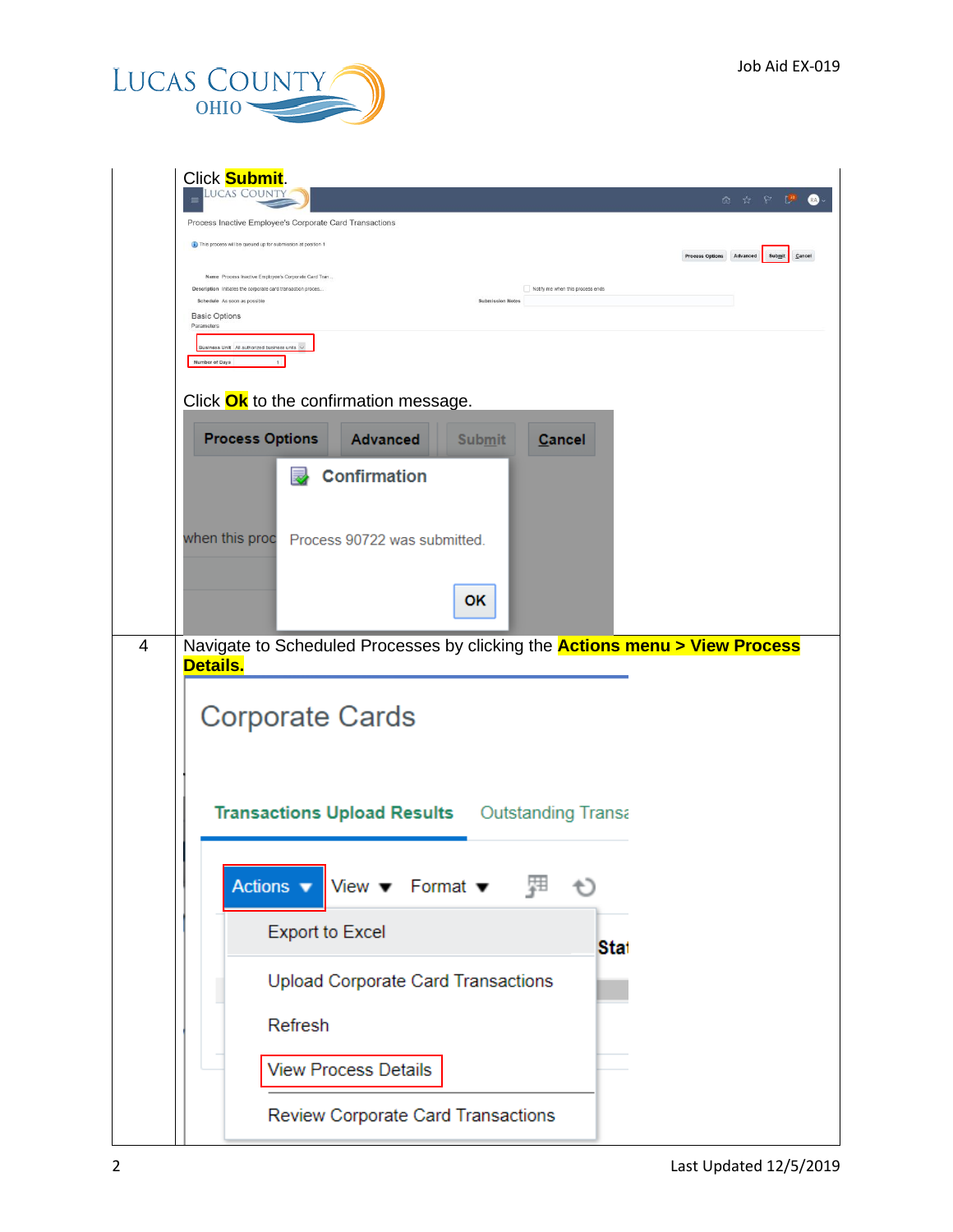

| 5              | မြာ<br>Refresh icon until the process shows as 'Succeeded.'<br>Continue to click the                                               |
|----------------|------------------------------------------------------------------------------------------------------------------------------------|
|                | <b>View Process Details</b>                                                                                                        |
|                | $\bullet$ Flat List $\circ$ Hierarchy<br>View                                                                                      |
|                |                                                                                                                                    |
|                | <u>କ୍ର</u><br>Last 72 hours ▼<br>Resubmit Status All<br><b>Time Range</b><br>View $\blacktriangledown$                             |
|                | <b>View</b><br><b>Process Name</b><br><b>Scheduled Time</b><br><b>Parameters</b><br><b>Process ID</b><br><b>Status</b><br>Output   |
|                | Columns Hidden 9                                                                                                                   |
|                |                                                                                                                                    |
|                | OK                                                                                                                                 |
| 6              | Highlight process to Process Inactive Employee's Corporate Card Transactions and                                                   |
|                | click the <b>'Succeeded'</b> status hyperlink.                                                                                     |
|                |                                                                                                                                    |
|                |                                                                                                                                    |
|                | <b>Process Date</b><br><b>Status</b>                                                                                               |
|                |                                                                                                                                    |
|                | 11-27-2019                                                                                                                         |
|                | Succeeded                                                                                                                          |
| $\overline{7}$ | Click OK to the confirmation message.                                                                                              |
| 8              | Scroll to the bottom of the screen to see that there is no output file.                                                            |
| 9              | Click the <b>View Log</b> button, open in WordPad and view the number of inactive                                                  |
|                | employees processed.                                                                                                               |
| 10             | Begin the Inactive Employee Process.                                                                                               |
|                | Input parameters are:                                                                                                              |
|                | <b>Business Unit:</b>                                                                                                              |
|                | Number of Days: 1                                                                                                                  |
| 11             | If there are no inactive employees, skip the rest of the steps.<br>Close the WordPad and Close the Log and Process pop-up windows. |

## **Direct Manager Delegated Actions**

| <b>Step</b>    | <b>Action</b>                                                                                   |
|----------------|-------------------------------------------------------------------------------------------------|
|                | Navigator to direct manager's <b>Worklist: Notifications and Approvals</b> .                    |
| $\overline{2}$ | Click on the <b>Financials</b> tab to view financial notifications.                             |
| $\mathbf{3}$   | Open <b>notification</b> informing manager that corporate card transactions exist for an        |
|                | inactive employee.                                                                              |
| 4              | Click the <b>Accept</b> option on the delegation request.                                       |
| 5              | Navigate to the <b>Expense</b> work area.                                                       |
| 6              | Click the <b>Navigator</b> menu.                                                                |
| $\overline{7}$ | Click the <b>Expense</b> link.                                                                  |
| 8              | Under Person, use the dropdown list to change to the inactive employee.                         |
| 9              | Click on <b>Actions</b> and select the <b>Create Expense Report</b> menu item.                  |
| 10             | - <b>Purpose</b> <should a="" enter="" purpose??="" say="" this=""></should>                    |
| 11             | Beside <b>Attachments</b> , click the " <sup>+</sup> " sign to add an attachment to the record. |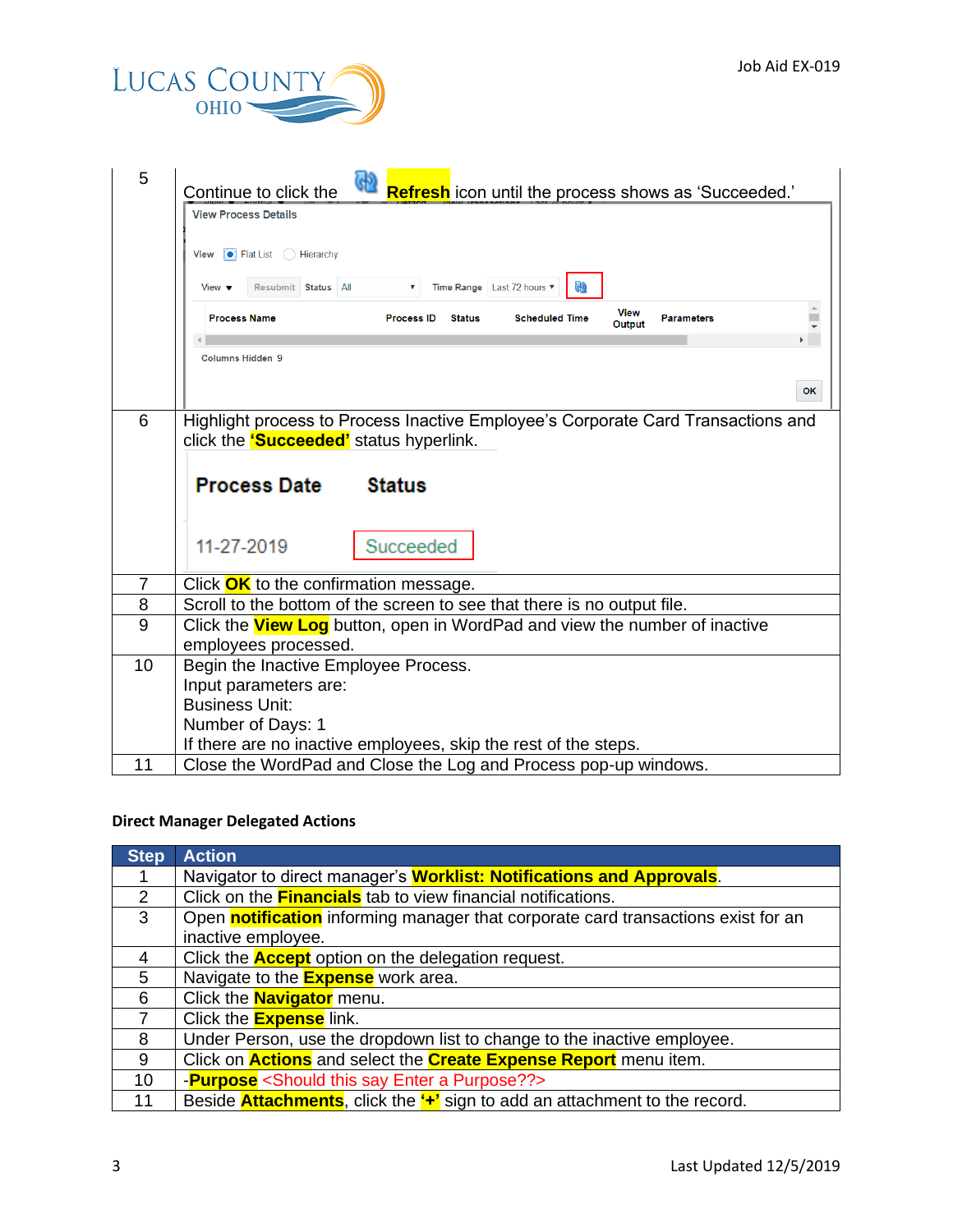

|    | <b>Attachments</b>                                    |                                           |                                                      |                      |                                                         |                                                                                                         |                     |
|----|-------------------------------------------------------|-------------------------------------------|------------------------------------------------------|----------------------|---------------------------------------------------------|---------------------------------------------------------------------------------------------------------|---------------------|
|    | Actions ▼ View ▼                                      | x                                         |                                                      |                      |                                                         |                                                                                                         |                     |
|    | <b>Type</b>                                           | Category                                  | * File Name or URL                                   |                      | Title                                                   | <b>Description</b>                                                                                      | <b>Attached</b>     |
|    | File v                                                | <b>Receipts</b>                           | Choose File No file chosen                           |                      |                                                         |                                                                                                         | AMANDA <sup>1</sup> |
|    | $\left\langle \cdot \right\rangle$<br>Rows Selected 1 |                                           |                                                      |                      |                                                         |                                                                                                         | k                   |
|    |                                                       |                                           |                                                      |                      |                                                         |                                                                                                         |                     |
|    |                                                       |                                           |                                                      |                      |                                                         |                                                                                                         | <b>OK</b><br>Cancel |
|    |                                                       |                                           |                                                      |                      |                                                         | <b>File Type</b> and <b>Category</b> values default. Use the <b>Choose File</b> button to select a file |                     |
|    |                                                       |                                           | from your computer and click the <b>Open</b> button. |                      |                                                         |                                                                                                         |                     |
|    | -Click Ok.                                            |                                           |                                                      |                      | -Optionally, Change the Title and provide a Description |                                                                                                         |                     |
| 12 |                                                       |                                           | The attachment is visible in the page.               |                      |                                                         |                                                                                                         |                     |
|    | <b>Create Expense Report</b>                          |                                           |                                                      |                      |                                                         | Save                                                                                                    | <b>Submit</b>       |
|    |                                                       |                                           |                                                      |                      |                                                         |                                                                                                         |                     |
|    | Purpose                                               | <b>Education Conference</b>               |                                                      |                      | <b>Report Total</b><br>$.00$ usd                        |                                                                                                         |                     |
|    |                                                       | Attachments 110719 hotel 2 nights.txt + X |                                                      |                      |                                                         | I have read and accept the corporate travel and expense policies.                                       |                     |
|    |                                                       |                                           |                                                      |                      |                                                         |                                                                                                         |                     |
|    |                                                       |                                           |                                                      |                      |                                                         |                                                                                                         | //                  |
|    |                                                       |                                           |                                                      |                      |                                                         |                                                                                                         |                     |
|    | <b>Expense Items</b><br><b>Actions ▼</b>              | + Create Item                             | <b>Add Existing</b>                                  | <b>Apply Account</b> |                                                         |                                                                                                         |                     |
|    |                                                       |                                           |                                                      |                      |                                                         |                                                                                                         |                     |
|    | Date $\blacktriangledown$                             | Type $\blacktriangledown$                 |                                                      | Amount <b>▼</b>      | Merchant $\equiv$                                       | Description –<br>Location $\blacktriangledown$                                                          |                     |
|    | No data to display.                                   |                                           |                                                      |                      |                                                         |                                                                                                         |                     |
|    |                                                       |                                           |                                                      |                      |                                                         | Note: Items should be added that match the transactions on the monthly bank                             |                     |
|    |                                                       |                                           |                                                      |                      |                                                         | statement and the report total should match the total purchases for the month. To add                   |                     |
|    |                                                       |                                           |                                                      |                      |                                                         | an existing expense item from the Expense Items list, select the <b>Add Existing</b> tab.               |                     |
| 13 |                                                       |                                           |                                                      |                      |                                                         | Highlight an existing expense <i>item</i> and click the <b>Apply</b> button to add to expense           |                     |
|    | report.                                               |                                           |                                                      |                      |                                                         |                                                                                                         |                     |